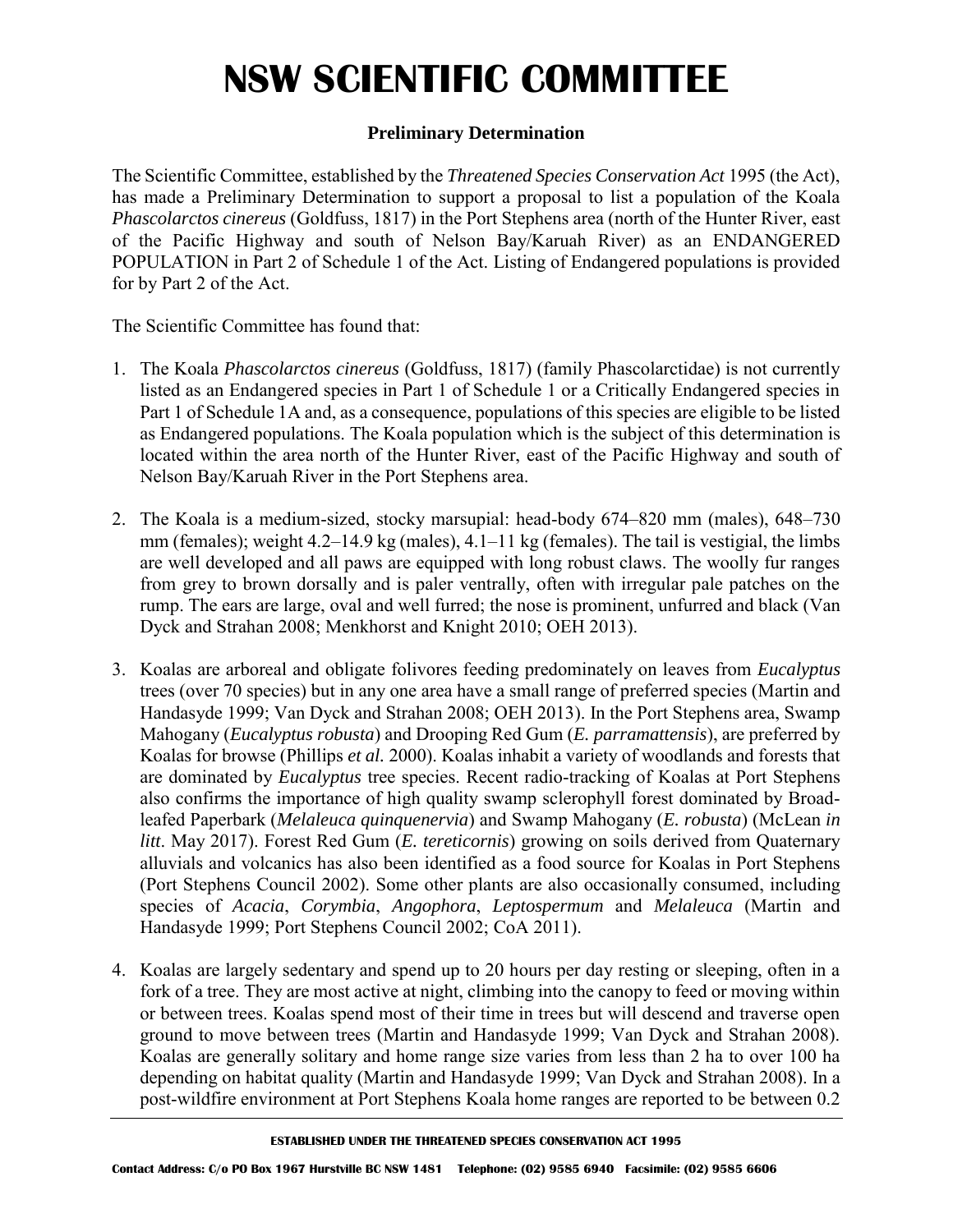ha to 171.2 ha (average 39.5 ha) (Matthews *et al.* 2016). Home ranges may overlap among individuals of the same sex in high quality habitat but are usually discrete in drier or less fertile areas. Males have larger home ranges than females and a dominant male's home range overlaps with those of several females and subordinate males (Martin and Handasyde 1999; DECC 2008; Van Dyck and Strahan 2008; OEH 2013; Matthews *et al.* 2016). Adult Koalas show a high level of site fidelity, although at 2–3 years of age, young adult Koalas of both sexes disperse from their natal range, typically moving 0.3–20 km, to establish their own home range (Mitchell 1990; Mitchell and Martin 1990; Dique *et al*. 2003a; Kavanagh *et al*. 2007; DECC 2008; Matthews *et al.* 2016). Sexual maturity in female Koalas is reached from eighteen months and in the wild they produce one offspring every 1-2 years (McLean and Handasyde 2006). Female Koalas live to about 15 years and males to 12 years (CoA 2011). The generation length is estimated to be 6 years (Phillips 2000).

- 5. Koalas are widespread in eastern Australia, distributed from north-eastern Queensland to south-eastern South Australia (CoA 2011). The Koala was once widely distributed throughout the eastern half of New South Wales (NSW) (DECC 2008). Koalas generally occur at low altitudes (< 800 m) and are most common in the foothills of the ranges and coastal plains (Van Dyck and Strahan 2008). Due to extensive clearing of forest and woodland for agriculture and urban development, the distribution of the Koala is now highly fragmented (Martin and Handasyde 1999; Van Dyck and Strahan 2008). In New South Wales, Koala populations are now concentrated on the central and north coast and west of the Great Dividing Range in the north of the state. Smaller isolated populations also occur on the tablelands and the south coast (DECC 2008; OEH 2013). Studies of factors influencing the distribution of Koalas in southeastern Queensland indicate that the likelihood of Koala presence declines rapidly as forest cover drops below 60–70% of the landscape (McAlpine *et al*. 2006, 2007). In addition, Koala presence starts to decline when patches of habitat are <150 ha. Koalas are likely to be absent from habitat patches smaller than 50 ha (McAlpine *et al*. 2007). However, in some parts of NSW, Koalas persist in peri-urban areas such as Port Macquarie and Coffs Harbour (Lunney *et al.* 2016) and in highly fragmented rural landscapes such as the Liverpool Plains (Kavanagh and Stanton 2012).
- 6. On the mid-north coast of New South Wales records of Koalas between the Hunter River and Nelson Bay/ Karuah River are most common on the Tomaree Peninsula, the Medowie-Tilligerry area and Heatherbrae/Raymond Terrace area (Knott *et al.* 1998; OEH *in litt*. 29 June 2016). Prior to European settlement the Port Stephens area contained a substantial amount of contiguous Koala habitat of varying significance, which covered approximately 70% of the Port Stephens Local Government Area (Knott *et al.* 1998). During the last two centuries, this area has been severely modified with habitat highly fragmented as a result of clearing for agriculture, housing, sand mining and roads (Knott *et al.* 1998). Clearing first commenced on fertile and well-watered lands along the banks of the Lower Hunter and Williams Rivers which were rapidly and extensively cleared and then later progressed to the east (Knott *et al.* 1998).
- 7. The Koala population which is the subject of this determination is located within the area north of the Hunter River, east of the Pacific Highway and south of Nelson Bay/Karuah River in the Port Stephens area. This population consists of three sub-populations – Tomaree, Medowie-Tilligerry and Ferodale-Karuah. The first two of these sub-populations provide most of the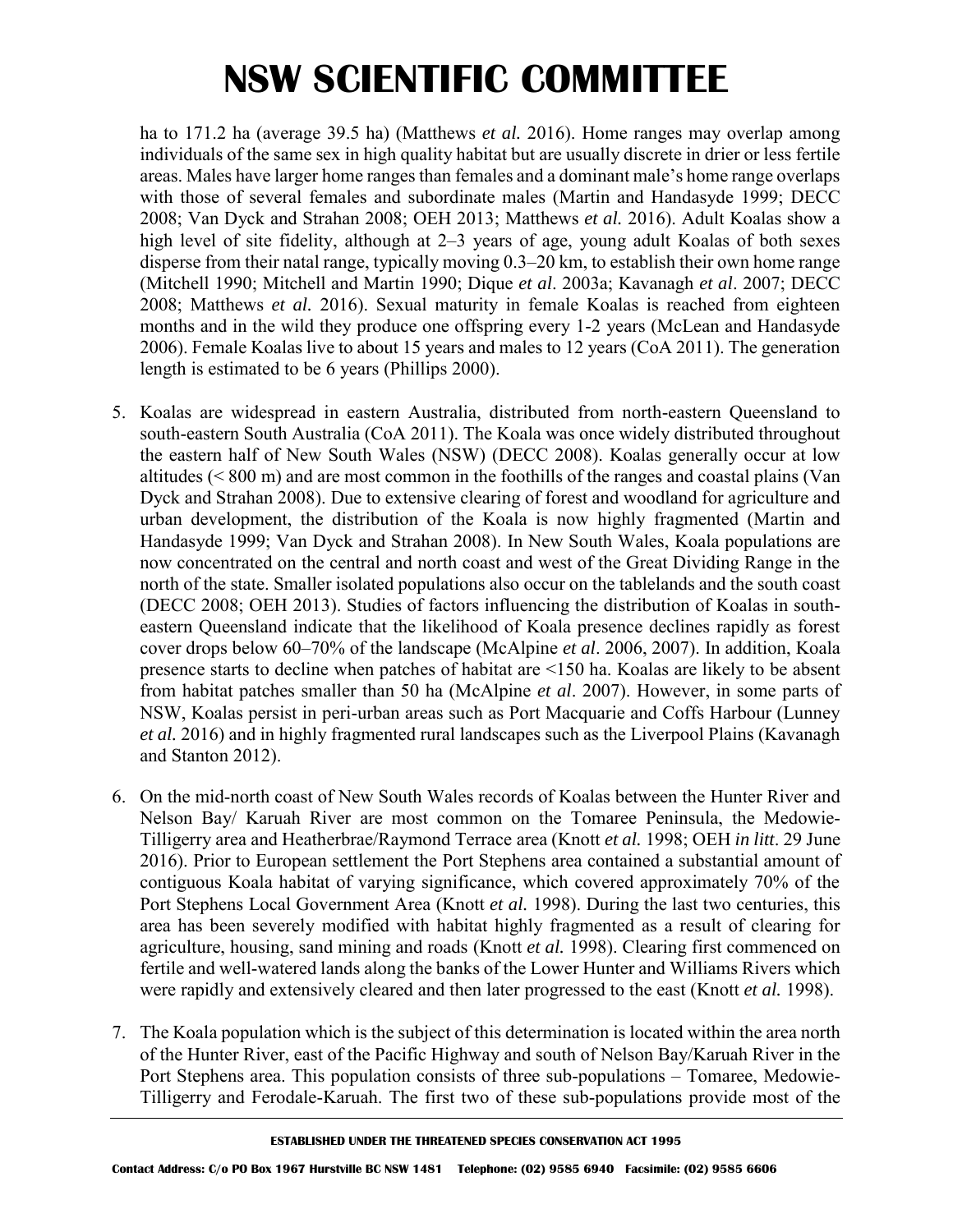records of the species in the region, showing a concentration of Koala records from Heatherbrae/Raymond Terrace in the west to Shoal Bay in the east, and especially in the Tomaree and Medowie-Tilligerry areas (Knott *et al.* 1998; OEH *in litt*. 29 June 2016). Land clearing patterns and topography have rendered the Tomaree Peninsula population relatively isolated, limiting recolonisation both to and from this area from nearby populations (Knott *et al.* 1998). Recent Koala records are extremely sparse in the third sub-population (Feroday-Karuah) which extends north from the other two toward Limeburners Creek (Knott *et al.* 1998; OEH *in litt*. 29 June 2016). Port Stephens Council (2002) defined the following Koala management units (KMU) relevant to this determination: Tilligerry Peninsula KMU; Tomaree Peninsula KMU; Raymond Terrace KMU; Medowie KMU; Tomago Sandbeds KMU; Karuah/Ferodale KMU; and Fullerton Cove/Stockton Bight KMU. Lunney *et al.* (1998) suggested that some habitat in the Port Stephens area no longer supports extant Koala populations, most notably in the western and northern parts of the Port Stephens area. A widely dispersed, low density population, possibly comprising transient individuals, may characterise these areas, although prior to clearing of the fertile riverbanks and flats, this area would have supported higher densities of Koalas than the areas where Koalas remain extant (Knott *et al.* 1998). The Pacific Highway also appears to have restricted movements of Koalas and areas west of it have not been recolonised (Knott *et al.* 1998) or contain predominately non-breeding animals. Declines in Koala distribution and abundance within Port Stephens area have previously been noted and concern for the species' long-term persistence has been expressed for some decades (Lunney and Reed 1990; Phillips *et al.* 1996; Knott *et al.* 1998; Lunney *et al.* 1998).

8. The Koala population in the Port Stephens area (north of the Hunter River, east of the Pacific Highway and south of Nelson Bay/Karuah River) can be considered disjunct due to the interaction between natural and anthropogenic barriers to movement. Both rivers that form the northern and southern boundaries are more than 150 m wide at their narrowest points (and Nelson Bay in the north and the Hunter estuary in the south are much wider), and preferred Koala habitat is generally not found on either side of these rivers due in part to past clearing (Knott *et al.* 1998; OEH *in litt*. 29 June 2016). While Koalas will move through habitat that is unsuitable for occupation (Moon 1990; Ramsay 1999), and there are occasional observations of individuals swimming across rivers  $>100$  m wide, rivers  $>50$  m wide are considered to be a barrier to demographic connectivity (NSW Scientific Committee 2005). The Pacific Highway, a four-lane dual carriageway, represents the western boundary of the population. Major roads are considered a significant barrier to the movement of Koalas, functioning both as a substantial habitat gap that resident Koalas are reluctant to cross and as a significant source of mortality (Dique *et al*. 2003a, 2003b; NSW Scientific Committee 2005; Lassau *et al.* 2008; Rhodes *et al.* 2014). Although there are several fauna underpasses in the region (at the Raymond Terrace and Karuah bypasses) which have been monitored, there is only scant or anecdotal evidence of their use by Koalas (SMH 2004, RTA 2006, RMS 2015). In a similar landscape further north, Phillips *et al.* (2011) found negligible use of under- and over-passes by Koalas, while Taylor and Goldingay (2003) found Koalas only infrequently used culverts beneath the Pacific Highway in northeast NSW. Koalas are also known to avoid using rope bridges across roads (Goldingay and Taylor 2016).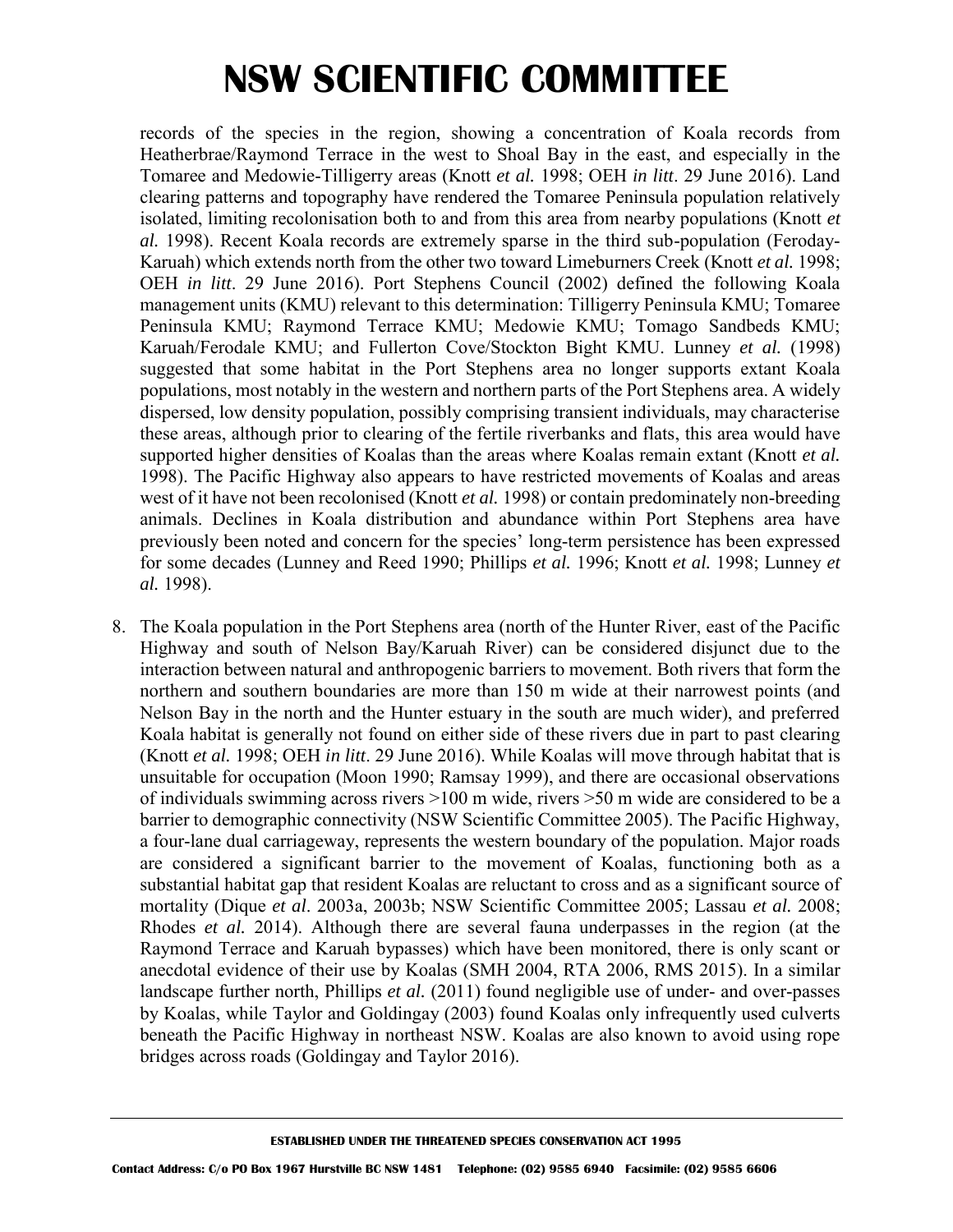- 9. The geographic distribution of the Koala in the Port Stephens area (north of the Hunter River, east of the Pacific Highway and south of Nelson Bay/Karuah River) is highly restricted. The Extent of Occurrence (EOO) is estimated to be  $703-742 \text{ km}^2$ . The EOO estimate is based on the method of assessment recommended by IUCN (2016). The area of occupancy (AOO) was estimated to be 488–608 km<sup>2</sup>, based on 122–152 2 x 2 km grid cells, the scale recommended for assessing AOO by the IUCN (2016). The EOO and AOO were estimated using Koala records from Bionet (accessed 12 April 2017) of variable spatial accuracy. The lower estimates were obtained when including only recent records (1997–2015) and the higher estimates were obtained when all records were included.
- 10. The estimated total number of mature individuals of Koalas in the population in the Port Stephens area (north of the Hunter River, east of the Pacific Highway and south of Nelson Bay/Karuah River) is considered to be low. Prior to recent declines, Lunney *et al.* (2007) used a population estimate of 800 animals in a population viability analysis within the Port Stephens area (which includes disjunct areas west of the Pacific Highway). Earlier estimates by Phillips *et al.* (1996) report the population to be in the order of 300–500 animals. Recent surveys have suggested much lower numbers of Koalas, commensurate with recent evidence of decline (see Paragraphs  $11 - 16$ ). Recent estimates are based on individual road surveys, hospitalisation rates and from intensive surveys by the Hunter Koala Protection Society (HKPS) and these suggest the population may currently contain 100–200 animals, with a large proportion of the total population (approximately 125–200 animals) occurring within the Tomaree population (McLean *in litt.* 8 May 2016; D Paull *in litt.* 31 July 2016). The HKPS state that in areas such as Raymond Terrace, Medowie and Tomago where they were common 20 years ago, Koalas are now scarce or absent (D Paull *in litt.* 31 July 2016).
- 11. Koala populations throughout NSW are subject to several ongoing threats including habitat loss and degradation, increased mortality due to high frequency of wildfire, dog attacks and vehicle strike, and disease (DECC 2008; Phillips *et al.* 2011). Human population growth is linked with extinction risk, habitat loss and degradation (Harte 2007) and in NSW the human population is projected to increase by 48% in the period 2007–2056 (ABS 2016). Port Stephens local government area is projected to increase in population by 37.9% between 2011 and 2036 (Planning NSW 2016). Development pressures continue in the Port Stephens area. Several developments are under consideration as of January 2016, including more than 500 ha of preferred Koala habitat and over 700 ha of supplementary habitat (OEH *in litt*. 29 June 2016). Habitat loss and fragmentation also have the potential to further impede dispersal and recruitment between sub-populations and are associated with increased risks of vehicle strike and domestic dog attack (McAlpine *et al.* 2006; Phillips *et al*. 2011). 'Clearing of native vegetation' is listed as a Key threatening process under the Act.
- 12. Inappropriate fire regimes, particularly high intensity or high frequency wildfires, also represent a significant threat to Koala populations east of the Pacific Highway (Phillips *et al*. 2011; Hopkins and Phillips 2012). A population viability analysis of the Tomaree Koalas suggested that with the current rate of detected mortality the population would be extinct within a decade and highlighted the threat of future large wildfires (McLean *in litt.* 8 May 2016). Fires impact Koalas directly through mortality of animals and habitat fragmentation reduces the ability of animals to subsequently recolonise burnt areas. An extensive wildfire in the Medowie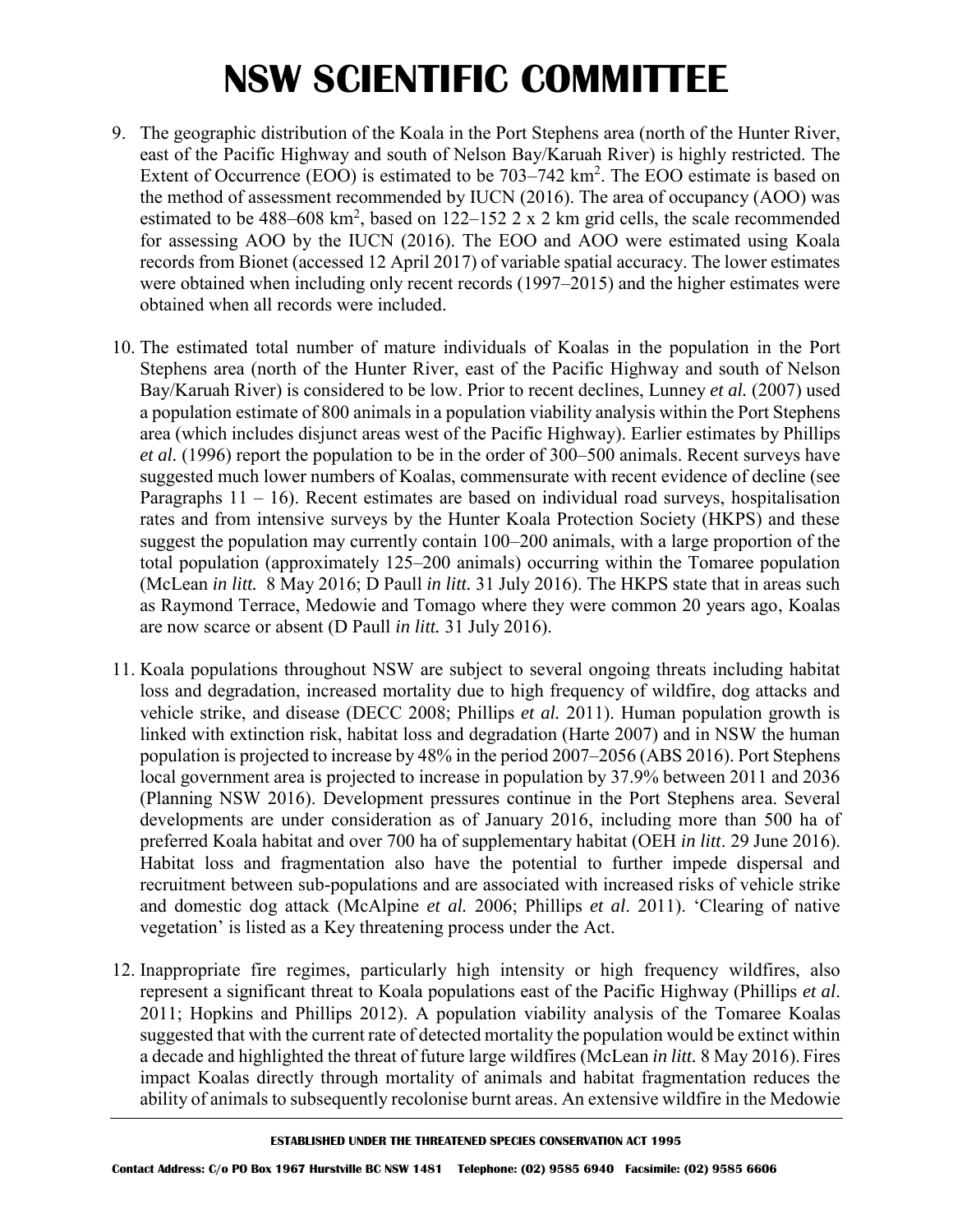area in 2016/17 burnt a large area of Koala habitat. In the Medowie-Tilligerry sub-population high frequency of wildfire appears to have led to periodic reductions in the size of the subpopulation and it is likely to have drastically declined (OEH *in litt*. 29 June 2016). Habitat loss from wildfire can be short term for Koalas because their mobility allows rapid recolonisation of the burnt forest, and they can maintain home ranges within sites regenerating from fire (Matthews *et al*. 2016). This may no longer be the case at Port Stephens due to the reduced size and restricted nature of this population, making it vulnerable to a single fire event affecting a large proportion of the population. The fragmented nature of the landscape acts as a barrier for fires, potentially also limiting fire extent although in certain climatic conditions severe fires can still burn fragmented patches due to spotting. Increased wildfire frequency may reduce quality of Koala habitat and has the potential to exacerbate population decline, especially where Koala habitat is fragmented (Starr 1990; Melzer *et al*. 2000; Lunney *et al*. 2007). Frequent wildfires are also thought to have led to the near complete loss of the once abundant Billinudgel Nature Reserve Koala population in the Byron LGA (Hopkins and Phillips 2012; NSW Scientific Committee 2016). This reserve was almost completely burnt in 2004 following two other fires with inter-fire intervals of only three and nine years (Hopkins and Phillips 2012). 'High frequency fire resulting in the disruption of life cycle processes in plants and animals and loss of vegetation structure and composition' is listed as a Key Threatening Process under the Act.

- 13. Natural mortality is also exacerbated by vehicle strikes. The total number of Koala deaths from vehicle strike is likely to be larger than that reported and the risk of vehicle strike can be expected to rise with increased urbanisation and human population growth. The long-term viability of Koala populations can be particularly sensitive to slight changes in mortality rates. For example, Phillips *et al*. (2007) concluded, based on a population viability analysis, that a small increase in the mortality rate of  $2-3\%$  (as a function of total population size) from road mortality would lead to population decline in an otherwise demographically stable Koala population in south-eastern Queensland.
- 14. Chlamydial disease and the Koala Retrovirus (KoRV) are common in Koala populations in eastern Australia (CoA 2011) and are present in the Koala population east of the Pacific Highway, north of the Hunter River and south of Nelson Bay/Karuah River (D. Paull *in litt.* 15 March 2015). Chlamydia can cause blindness, infertility and pneumonia (Polkinghorne *et al*. 2013) while KoRV has been linked to some cancers and suppression of the immune system (Denner and Young 2013). Both diseases impact the general health of populations and can exacerbate the effect of other environmental stressors.
- 15. The Koala population in the Port Stephens area (north of the Hunter River, east of the Pacific Highway and south of Nelson Bay/Karuah River) is threatened by mortality due to dog attack (Lunney *et al.* 2007; DECC 2008). In the period 1988–1998, 125 Koalas were admitted to Koala hospitals as a result of dog attack and the mortality rate was 62% (Port Stephen Council 2002). More recently in 2014, 7% (of 29) of mortalities detected by the Hunter Koala Protection Society resulted from dog attacks. On the mid-north coast of NSW, attacks by dogs are the cause of *c.*15% of admissions to the Port Macquarie Koala Hospital (Phillips *et al*. 2011).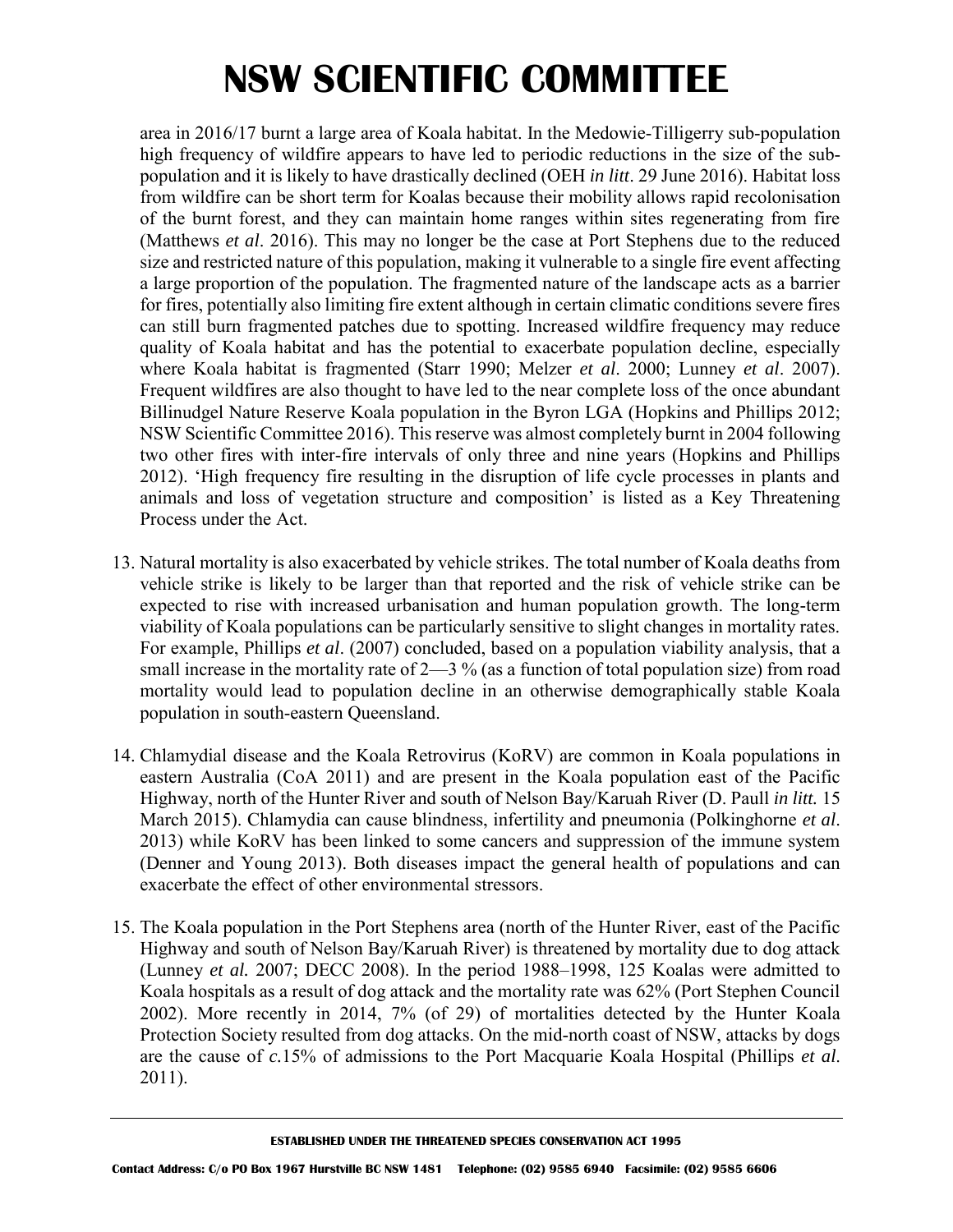- 16. Survey data are not consistently collected for Koalas in this region. Records from the New South Wales Wildlife Atlas show marked reduction in the distribution of the population over the last two generations. Area of occupancy maps were gridded for 2003–2009 and for 2009– 2015 and comparison of the two time periods shows a reduction in grid squares occupied from 61 to 34 – a 43% reduction in two generations (D. Paull *in litt.* 15 March 2015). Survey effort was not uniform between 2003-2009 and 2009-2015 although the number of records in each period is similar (1,118 vs 1,037). The differing survey effort due to methodological difference between community wildlife surveys and other factors in each period is a potential limitation of this approach. Recent spot-lighting surveys at 70 sites on the Tomaree Peninsula revealed an occupancy rate of 31%, though faecal pellets, which can persist for some time, were recorded on 68% of sites (McLean *in litt*. 8 May 2017). Most Port Stephens residents who responded to community surveys reported that Koala populations were either declining or static in 1992 and again in 2006 (Predavec *et al.* 2016). Continuing decline is anticipated as only 36% of preferred Koala habitat in the area is found within reserved lands and there is increasing pressure for suburban development which is likely to cause habitat loss and increased mortality from vehicle collision and dog attack. Population viability analysis by Lunney *et al.* (2007) in the Port Stephens area suggested a population of 800 Koalas would decline to 20 by 2050 and more recent population viability analysis for the Tomaree subpopulation suggested that 200 individuals would decline to zero in 20 years (McLean *in litt*. May 2017). Elsewhere, an isolated population of Koalas on the Iluka peninsula declined to extinction due to the effects of fire on its adjacent source population (Lunney *et al.* 2002; DoE 2017). The estimated rate of decline for Koalas in NSW was 33% between 1990 and 2010 (DoE 2017).
- 17. The population of the Koala *Phascolarctos cinereus* (Goldfuss, 1817) in the Port Stephens area (north of the Hunter River, east of the Pacific Highway and south of Nelson Bay/Karuah River) is eligible to be listed as an Endangered population as, in the opinion of the Scientific Committee, it is facing a very high risk of extinction in New South Wales in the near future as determined in accordance with the following criteria as prescribed by the *Threatened Species Conservation Regulation 2010:*

#### **Clause 11**

The population is facing a very high risk of extinction in New South Wales in the near future as, in the opinion of the Scientific Committee, it satisfies any one or more of the following paragraphs and also meets the criteria specified in one or more of the following clauses:

(a) it is disjunct or near the limit of its geographic range.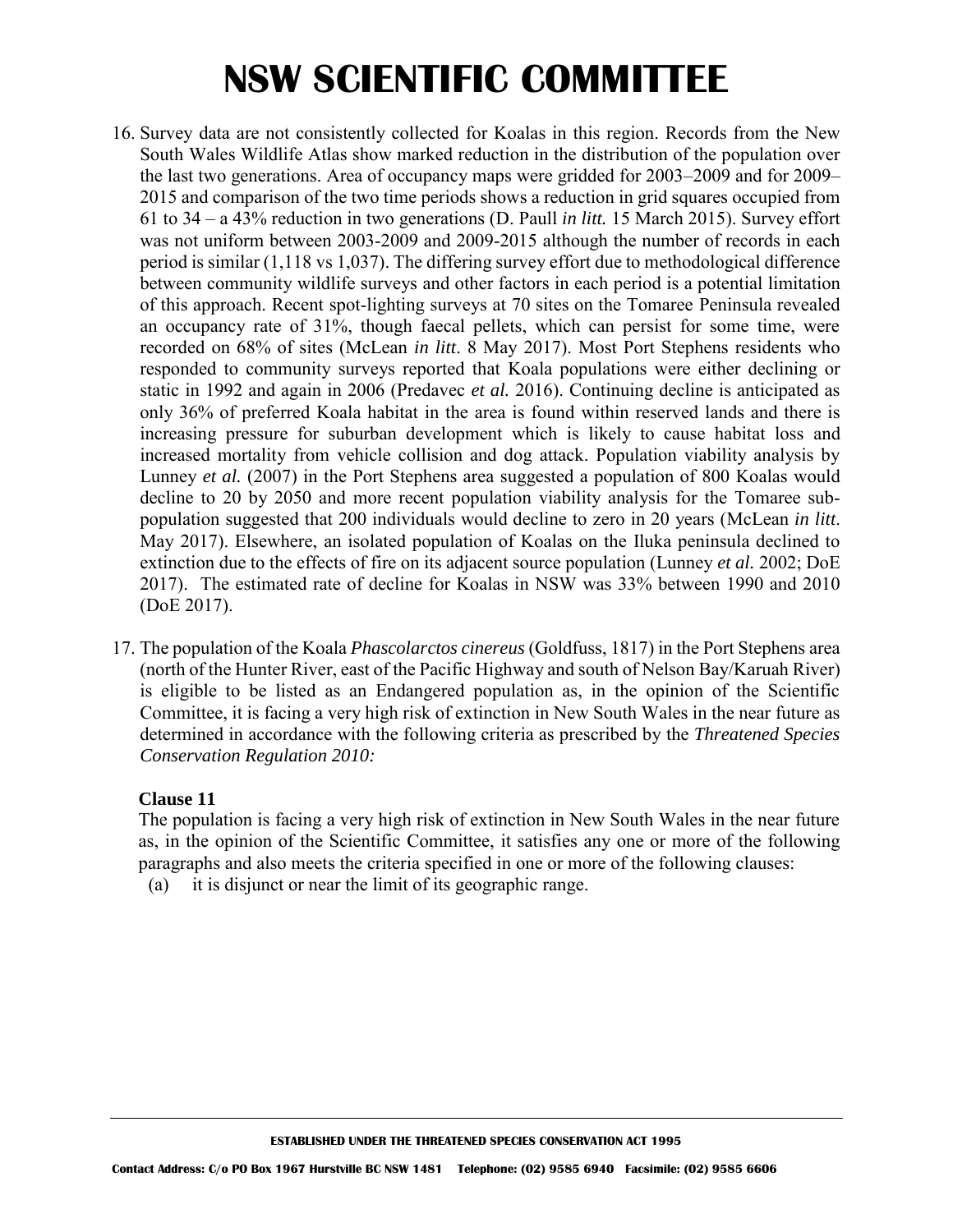### **Clause 13**

The geographic distribution of the population is estimated or inferred to be highly restricted and either:

- (a) a projected or continuing decline is observed, estimated or inferred in either of the key indicators:
	- (a) an index of abundance appropriate to the taxon, or
	- (b) the geographic distribution, habitat quality or diversity, or genetic diversity of the population, or
- (b) at least two of the following three conditions apply:
	- (i) the population or habitat is observed or inferred to be severely fragmented;
	- (ii) all or nearly all mature individuals are observed or inferred to occur within a small number of locations.

### **Clause 14**

The estimated total number of mature individuals in the population is low and either:

- (a) a projected or continuing decline is observed, estimated or inferred in either of the key indicators:
	- (i) an index of abundance appropriate to the taxon, or
	- (ii) the geographic distribution, habitat quality or diversity, or genetic diversity of the population, or
- (b) at least two of the following three conditions apply:
	- (i) the population or habitat is observed or inferred to be severely fragmented,
	- (ii) all or nearly all mature individuals are observed or inferred to occur within a small number of locations.

Dr Marco Duretto Chairperson Scientific Committee

Exhibition period:  $18/08/17 - 13/10/17$  Proposed Gazettal date:  $18/08/17$ 

#### **References:**

- Australian Bureau of Statistics (2016) Population Projections, Australia, 2006 to 2101 http://www.abs.gov.au/AUSSTATS/abs@.nsf/Lookup/3222.0Main+Features12006%20to %202101?OpenDocument (accessed 21 November 2016).
- CoA (Commonwealth of Australia) (2011) The Senate: Environment and Communications References Committee. The koala—saving our national icon. Commonwealth of Australia, Canberra.

**ESTABLISHED UNDER THE THREATENED SPECIES CONSERVATION ACT 1995**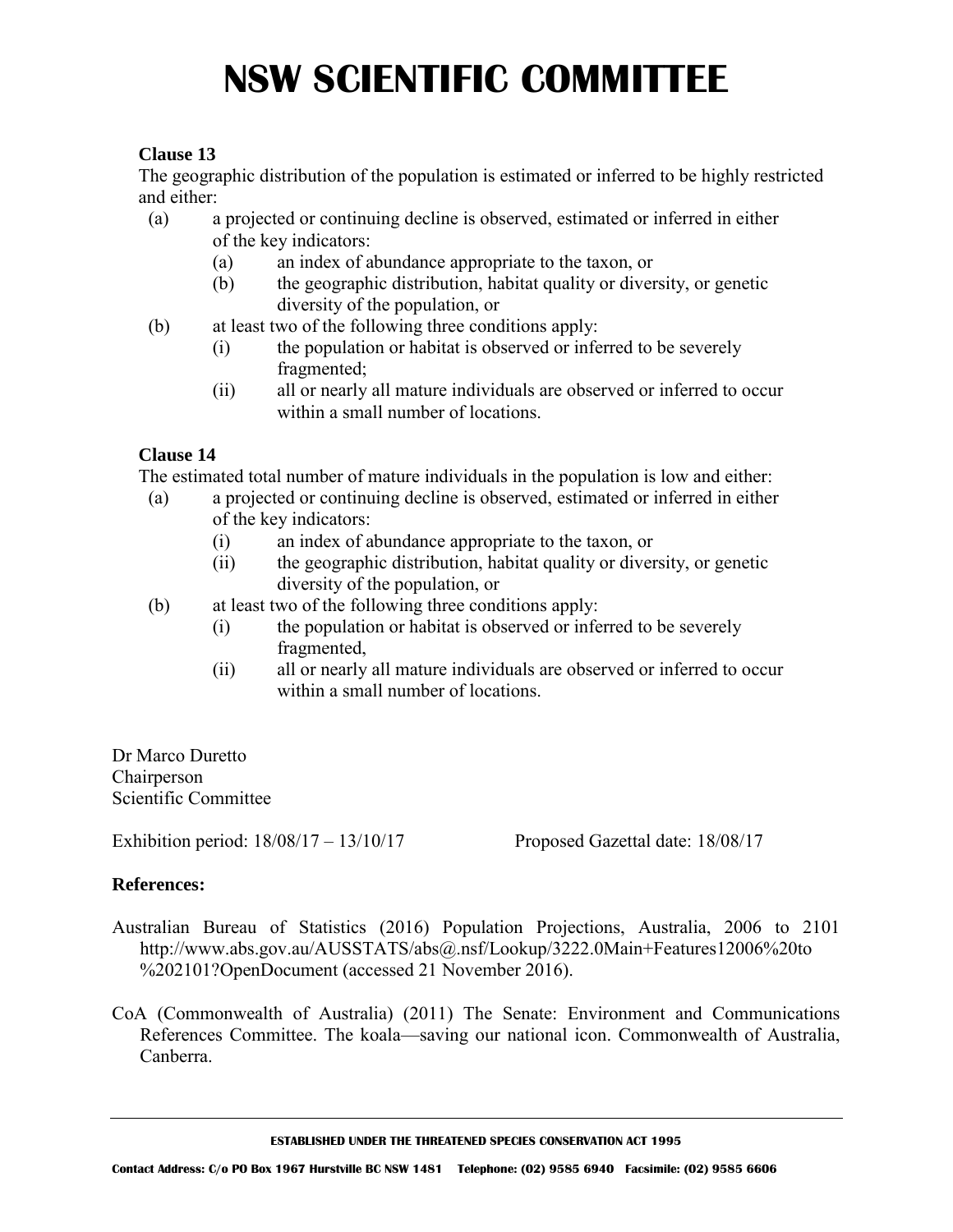- DECC (Department of Environment and Climate Change) (2008) Approved Recovery Plan for the Koala (*Phascolarctos cinereus*). Department of Environment and Climate Change, Hurstville.
- Denner J, Young PR (2013) Koala retroviruses: characterization and impact on the life of koalas. *Retrovirology* **10,** 108.
- Dique DS, Thompson J, Preece HJ, de Villers DL, Carrick FN (2003a) Dispersal patterns in a regional koala population in south-east Queensland. *Wildlife Research* **30**, 281–290.
- Dique DS, Thompson J, Preece HJ, Penfold GC, de Villers DL, Leslie RS (2003b) Koala mortality on roads in south-east Queensland: the koala speed-zone trial. *Wildlife Research* **30**, 419–426.
- DoE (Department of the Environment) (2017). *Phascolarctos cinereus* (combined populations of Qld, NSW and the ACT) in Species Profile and Threats Database, Department of the Environment, Canberra. Available from: [http://www.environment.gov.au/sprat.](http://www.environment.gov.au/sprat) (Accessed 4 May 2017).
- Goldingay RL, Taylor BD (2016) Targeted field testing of wildlife road-crossing structures: koalas and canopy rope-bridges. *Australian Mammalogy* **39**, 100–104.
- Harte J (2007) Human population as a dynamic factor in environmental degradation. *Population and Environment* **28**, 223–236.
- Hopkins M, Phillips S (2012) Byron Coast Koala Habitat Study. Report to Byron Shire Council. Biolink Ecological Consultants, Uki.
- IUCN Standards and Petitions Subcommittee (2016) Guidelines for Using the IUCN Red List Categories and Criteria. Version 12. Prepared by the Standards and Petitions Subcommittee. [http://www.iucnredlist.org/documents/RedListGuidelines.pdf.](http://www.iucnredlist.org/documents/RedListGuidelines.pdf)
- Kavanagh RP, Stanton MA (2012) Koalas use young Eucalyptus plantations in an agricultural landscape on the Liverpool Plains, New South Wales. Ecological Management & Restoration, **13**, 297–305.
- Kavanagh RP, Stanton MA, Brassil TE (2007) Koalas continue to occupy their previous homeranges after selective logging in *Callitris*-*Eucalyptus* forest. *Wildlife Research* **34**, 94–107.
- Knott T, Lunney D, Coburn D, Callaghan J (1998) An ecological history of Koala habitat in Port Stephens Shire and the Lower Hunter on the Central Coast of New South Wales, 1801—1998. *Pacific Conservation Biology* **4**, 354–368.
- Lassau SA, Ryan B, Close R, Moon C, Geraghty P, Coyle A, Pile J (2008) Home ranges and mortality of a roadside koala *Phascolarctos cinereus* population at Bonville, New South Wales. In 'Too close for comfort: contentious issues in human-wildlife encounters.' (Eds D Lunney, A Munn, W Meikle) pp. 127–136. (Royal Zoological Society of NSW: Mosman)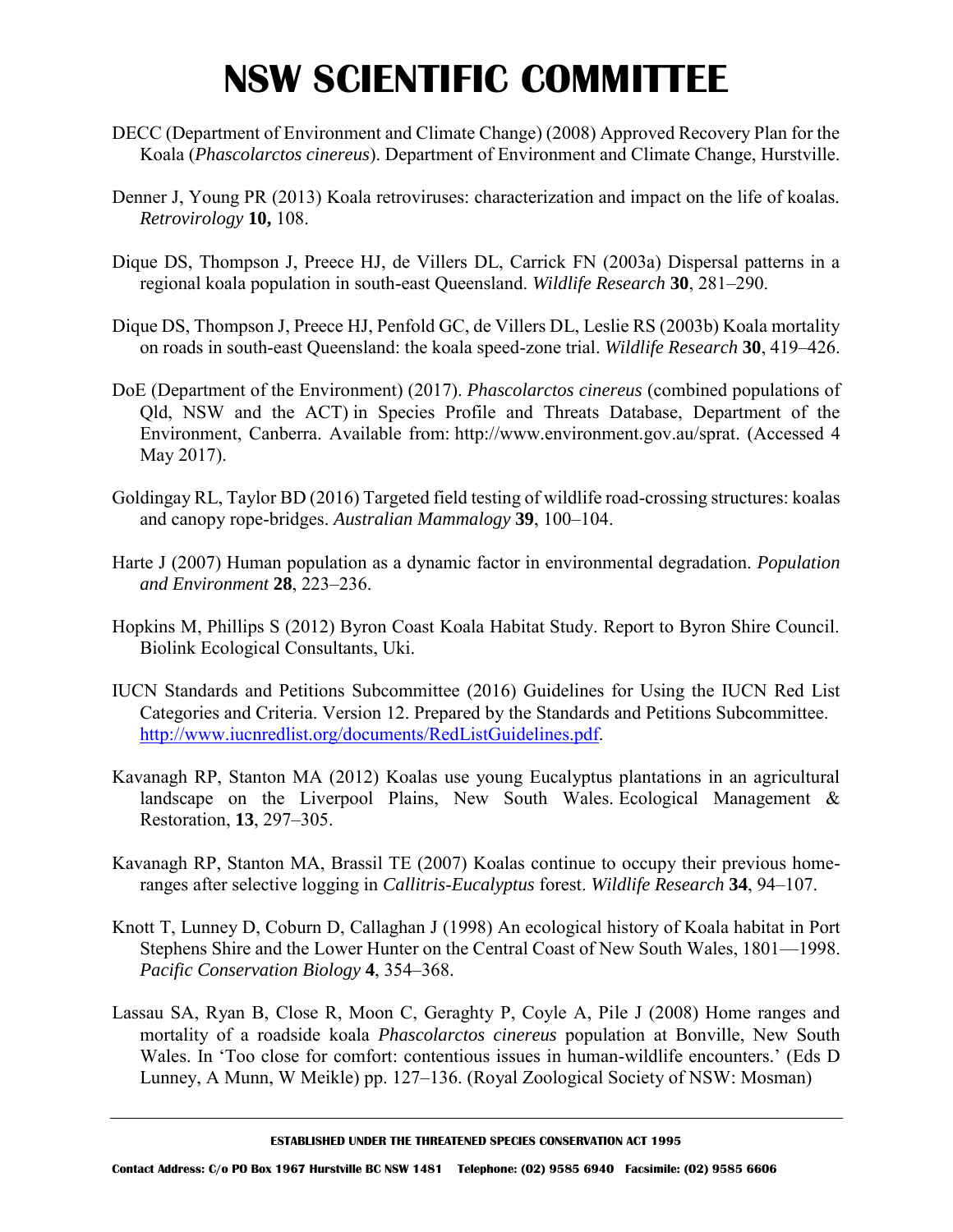- Lunney D, Crowther MS, Shannon I, Bryant JV (2009) Combining a map-based public survey with an estimation of site occupancy to determine the recent and changing distribution of the koala in New South Wales. *Wildlife Research* **36**, 262–273.
- Lunney D, Gresser S, O'Neill LE, Matthews A, Rhodes J (2007) The impact of fire and dogs on koalas at Port Stephens, New South Wales, using population viability analysis. *Pacific Conservation Biology* **13**, 189—201.
- Lunney D, Phillips S, Callaghan J, Coburn D (1998). Determining the distribution of koala habitat across a Shire as a basis for conservation: a case study from Port Stephens, New South Wales. *Pacific Conservation Biology* **4**, 186–196.
- Lunney D, Reed P, (1990) Epilogue: Reflections on the Summit. Pp. 243—46 in Koala Summit. Managing Koalas in New South Wales ed by D. Lunney, C. A. Urquhart and P. Reed. New South Wales National Parks and Wildlife Service, Hurstville.
- Martin RW, Handasyde KA (1999) 'The koala. Natural history, conservation and management.' (UNSW Press: Sydney)
- Matthews A, Lunney D, Gresser S, Maitz W (2016) Movement patterns of koalas in remnant forest after fire. *Australian Mammalogy* **38**, 91–104.
- McAlpine CA, Rhodes JR, Callaghan JG, Bowen ME, Lunney D, Mitchell DL, Pullar DV, Possingham HP (2006) The importance of forest area and configuration relative to local habitat factors for conserving forest mammals: A case study of koalas in Queensland, Australia**.** *Biological Conservation* **132**, 153–165.
- McAlpine CA, Rhodes JR, Peterson A, Possingham HP, Callaghan JG, Curran T, Mitchell D, Lunney  $D(2007)$  Planning guidelines for koala conservation and recovery – a guide to best planning practice. (Australian Koala Foundation and University of Queensland: Brisbane)
- McLean N, Handasyde KA (2006) Sexual maturity, factors affecting the breeding season and breeding in consecutive seasons in populations of over abundant Victorian koalas (*Phascolarctos cinereus*). *Australian Journal of Zoology* **56**, 385–392.
- Melzer A, Carrick F, Menkhorst P, Lunney D, St. John B (2000) Overview, critical assessment, and conservation implications of koala distribution and abundance. *Conservation Biology* **14**, 619–628.
- Menkhorst PW, Knight F (2010) 'A field guide to the mammals of Australia.' (Oxford University Press: Melbourne)
- Mitchell P (1990) The home ranges and social activity of koalas a quantitative analysis. In 'Biology of the koala.' (Eds AK Lee, KA Handasyde, GD Sanson ) pp. 177–187 (Surrey Beatty and Sons: Sydney)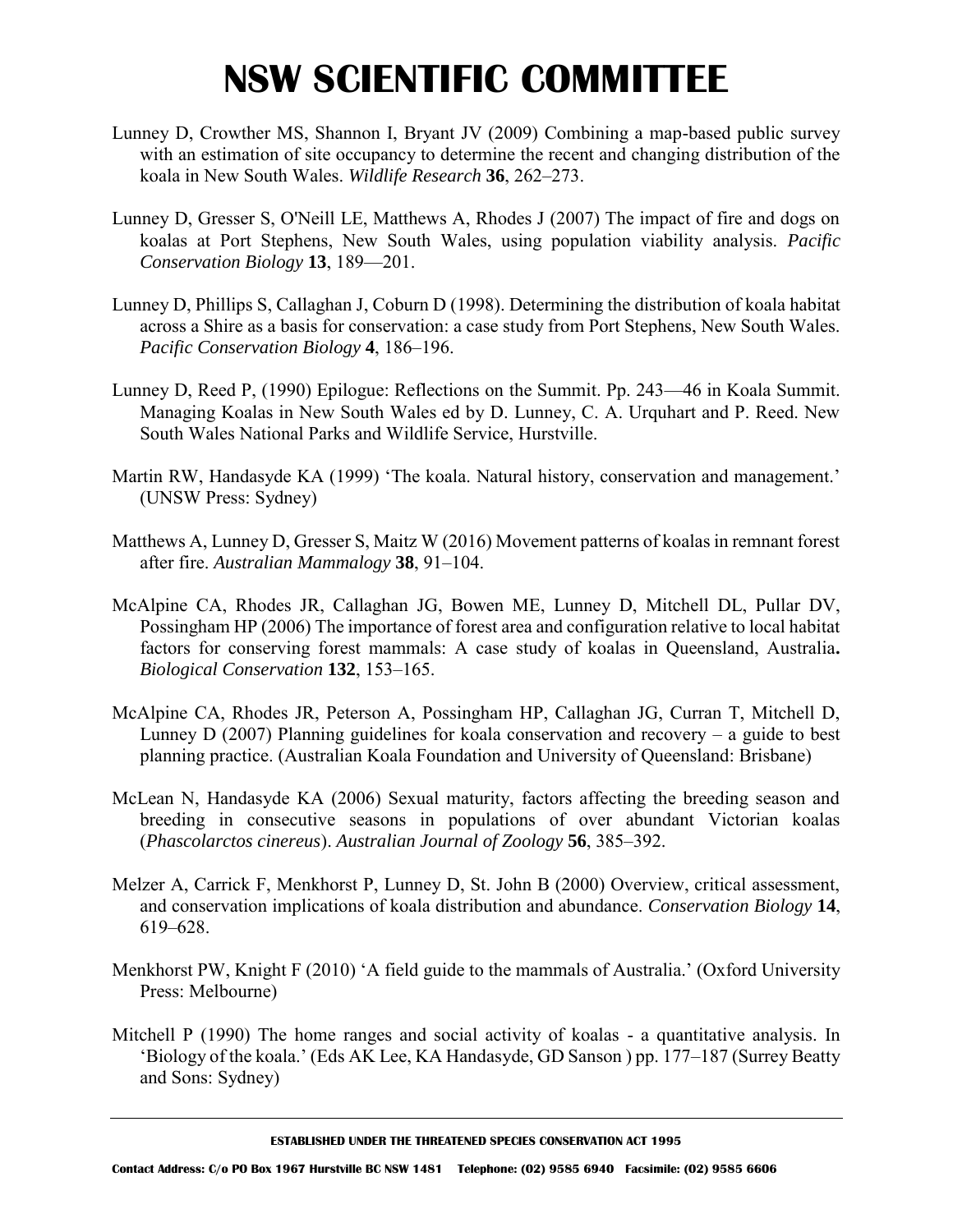- Mitchell P, Martin R (1990) The structure and dynamics of koala populations French Island in perspective. In 'Biology of the koala.' (Eds AK Lee, KA Handasyde, GD Sanson) pp. 97–108 (Surrey Beatty and Sons: Sydney)
- Moon C (1990) Koala corridors: a case study from Lismore. In 'The Proceedings of the Koala Summit: Managing Koalas in New South Wales.' (Eds D Lunney, CA Urquhart, P Reed) pp. 87–92 (NSW NPWS: Hurstville)
- NSW Scientific Committee (New South Wales Scientific Committee) (2005) 'Defining koala 'populations' within the context of the Scientific Committee determinations.' NSW Scientific Committee, Hurstville.
- NSW Scientific Committee (New South Wales Scientific Committee) (2016) 'Final Determination to list a population of the Koala *Phascolarctos cinereus* (Goldfuss, 1817) between the Tweed and Brunswick Rivers east of the Pacific Highway as an Endangered Population'. NSW Scientific Committee, Hurstville.
- OEH (Office of Environment and Heritage) (2013) Koala Threatened Species profile <http://www.environment.nsw.gov.au/threatenedspeciesapp/profile.aspx?id=10616>
- Phillips S (2000) Population trends and the koala conservation debate. *Conservation Biology* **14**, 650–659.
- Phillips S, Callaghan J, Thompson V (2000) The tree species preferences of koalas (*Phascolarctos cinereus*) inhabiting forest and woodland communities on Quaternary deposits in the Port Stephens area, New South Wales. *Wildlife Research* **27**, 1–10.
- Phillips S, Hopkins M, Callaghan J (2007) Conserving koalas in the Coomera-Pimpama Koala Habitat Area – a view to the future. Report to Gold Coast City Council. Biolink Ecological Consultants, Uki.
- Phillips S, Hopkins M, Shelton M (2011) Tweed Coast Koala Habitat Study. Report to Tweed Shire Council. Biolink Ecological Consultants, Uki.
- Phillips S, Callaghan J, Thompson V (1996). The Koala Habitat Atlas Project No 6: Draft report to Port Stephens Council.
- Planning NSW (2016) 2016 NSW population and household projections http://www.planning.nsw.gov.au/projections (accessed 21 November 2016)
- Polkinghorne A, Hanger J, Timms P (2013) Recent advances in understanding the biology, epidemiology and control of chlamydial infections in koalas. *Veterinary microbiology* **165**, 214–223.

**ESTABLISHED UNDER THE THREATENED SPECIES CONSERVATION ACT 1995**